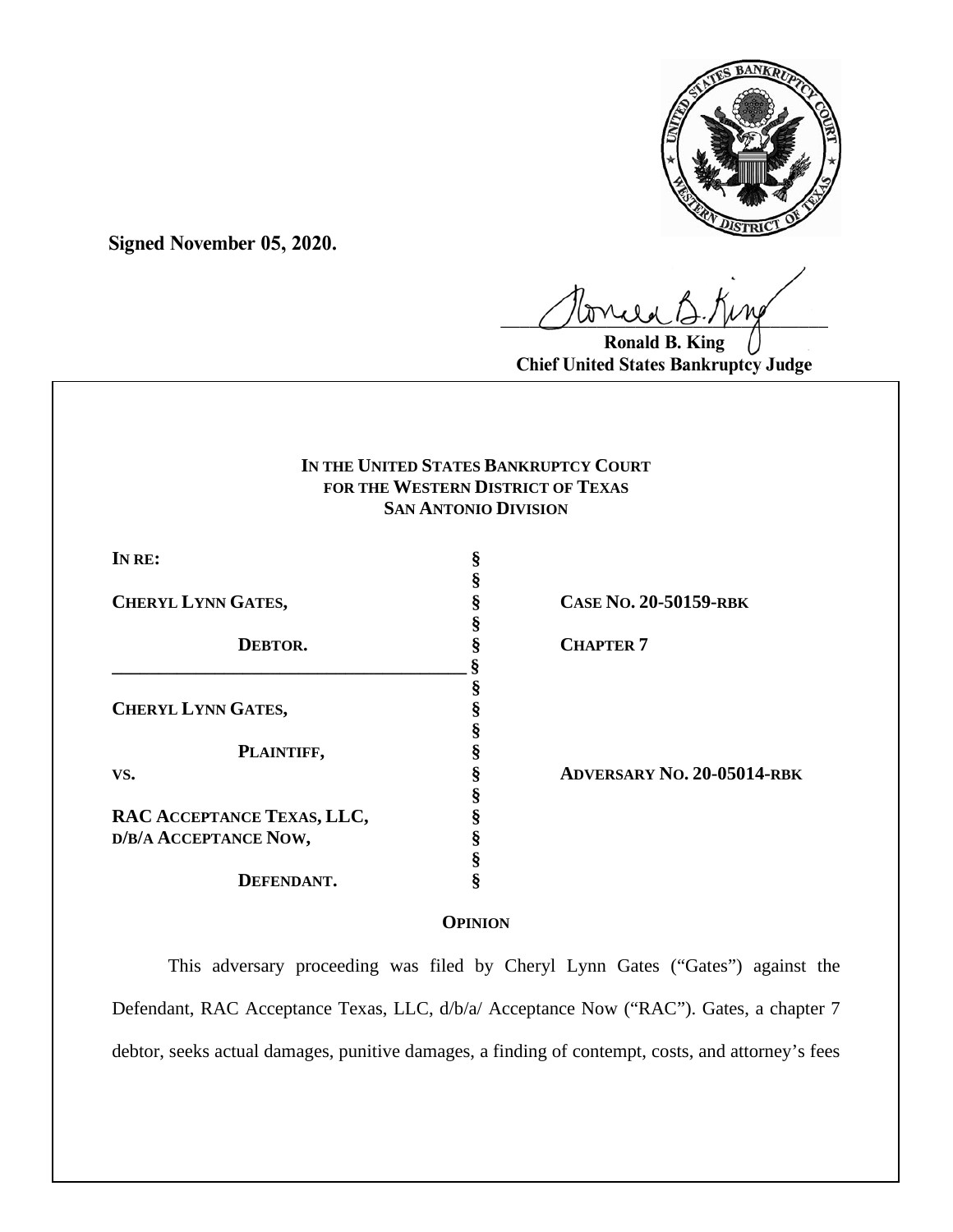under 11 U.S.C. § 362 $(k)$  based on RAC's violations of the automatic stay.<sup>1</sup> Gates alleges that RAC violated the automatic stay under  $\S$ § 362(a)(1), (3), and (6) when its employees made repeated post-petition contacts with Gates to collect money due on a pre-petition furniture financing transaction.

After a two-day trial on the merits, the Court finds that RAC has willfully violated the automatic stay under § 362(k). The Court will award \$110.00 in actual damages and reasonable and necessary attorney's fees and costs. The Court finds no basis on which to award further damages for contempt or to award punitive damages under § 362(k).

## **Jurisdiction and Venue**

The Court has jurisdiction over this matter under 28 U.S.C. §§ 1334(b) and 157(b)(1). Venue is proper under 28 U.S.C. §§ 1408 and 1409. This proceeding constitutes a core proceeding within the meaning of 28 U.S.C. § 157(b)(2). This Opinion constitutes the findings of fact and conclusions of law of the Court pursuant to FED. R. BANKR. P. 7052.

#### **Background**

On January 10, 2020, Gates entered into a Rental-Purchase Agreement (the "Agreement") for a mattress and a sofa with RAC at its financing office inside an Ashley Furniture HomeStore in Live Oak, Texas. Under the terms of the Agreement, Gates promised to make biweekly rental payments of \$72.46 for each biweekly period that she retained the property. Gates made four payments to RAC totaling \$275.69 as follows:

On January 10, 2020, Gates paid RAC \$74.99 with credit card; On January 17, 2020, Gates paid RAC \$7.56 in cash; On January 17, 2020, Gates paid RAC \$100.35 with credit card; and On January 31, 2020, Gates paid RAC \$92.79 with credit card.

<sup>&</sup>lt;sup>1</sup> All section references hereinafter shall refer to 11 U.S.C. unless otherwise specified.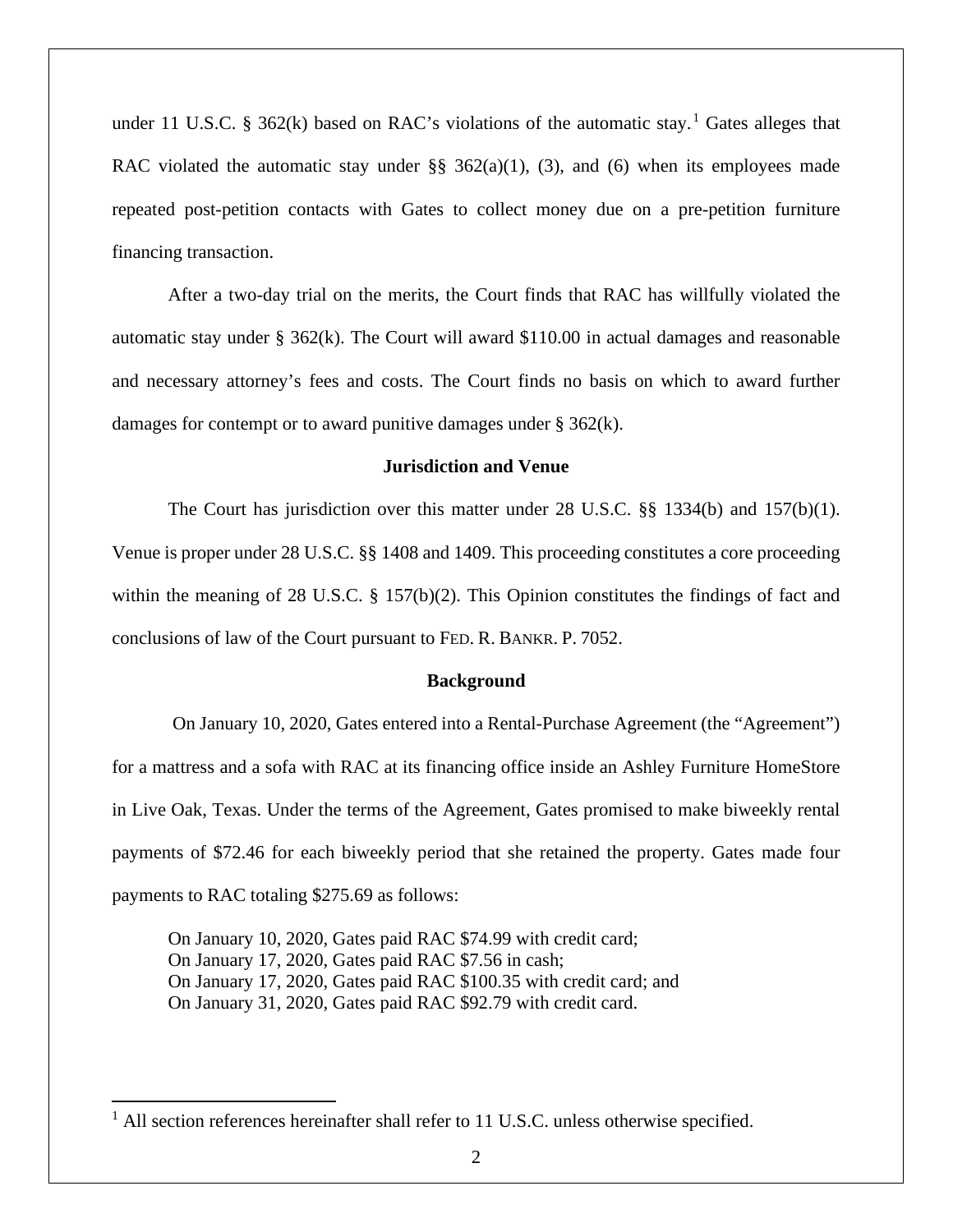Def.'s Ex. 5. No further payments were made, but Gates has continued to retain the property. *See id.* The mattress was delivered pre-petition on January 17, 2020, and the sofa was delivered post-petition on February 22, 2020. Def.'s Ex. 4.

On January 24, 2020, fourteen days after signing the Agreement, Gates filed her chapter 7 bankruptcy case.<sup>2</sup> Bankr. ECF No. 1. Gates listed the total value of her furniture and household goods as \$500.00 on Schedule B and listed RAC as an unsecured creditor on Schedule F with a total claim amount of \$71.73. *Id*. Gates did not list RAC as a secured creditor on Schedule D and did not list the Agreement as a lease or executory contract on Schedule G. *Id.* In addition, Gates did not list RAC in her Statement of Intention as a secured creditor or as the lessor in a personal property lease. *Id.* No explanation was given for the failure to properly schedule the debt. The Bankruptcy Noticing Center mailed formal notice of Gates's bankruptcy case to RAC by first-class mail on January 29, 2020. Bankr. ECF No. 6. The address used to serve RAC, and the address used in the schedules, was that of RAC's financing office in Live Oak, Texas, which is in the back of an Ashley Furniture HomeStore retail location. *Id.* Among other things, the official notice informs creditors of the bankruptcy filing, identifies Gates as the debtor, and explains the meaning of the automatic stay. *Id.*

In the weeks following Gates's bankruptcy filing, RAC staff contacted Gates to determine if she planned to return the property or renew the Agreement by making her required payments. Between February 12, 2020 and February 18, 2020, RAC's employees sent Gates two text messages and left three voicemail messages. Pl.'s Exs. 5 & 7. One text message stated, "[h]ello

 $2$  Citations to the docket in this Adversary Proceeding No. 20-05014 shall take the form "ECF No.—," while citations to the Bankruptcy Case No. 20-50159 shall take the form "Bankr. ECF  $No...$ "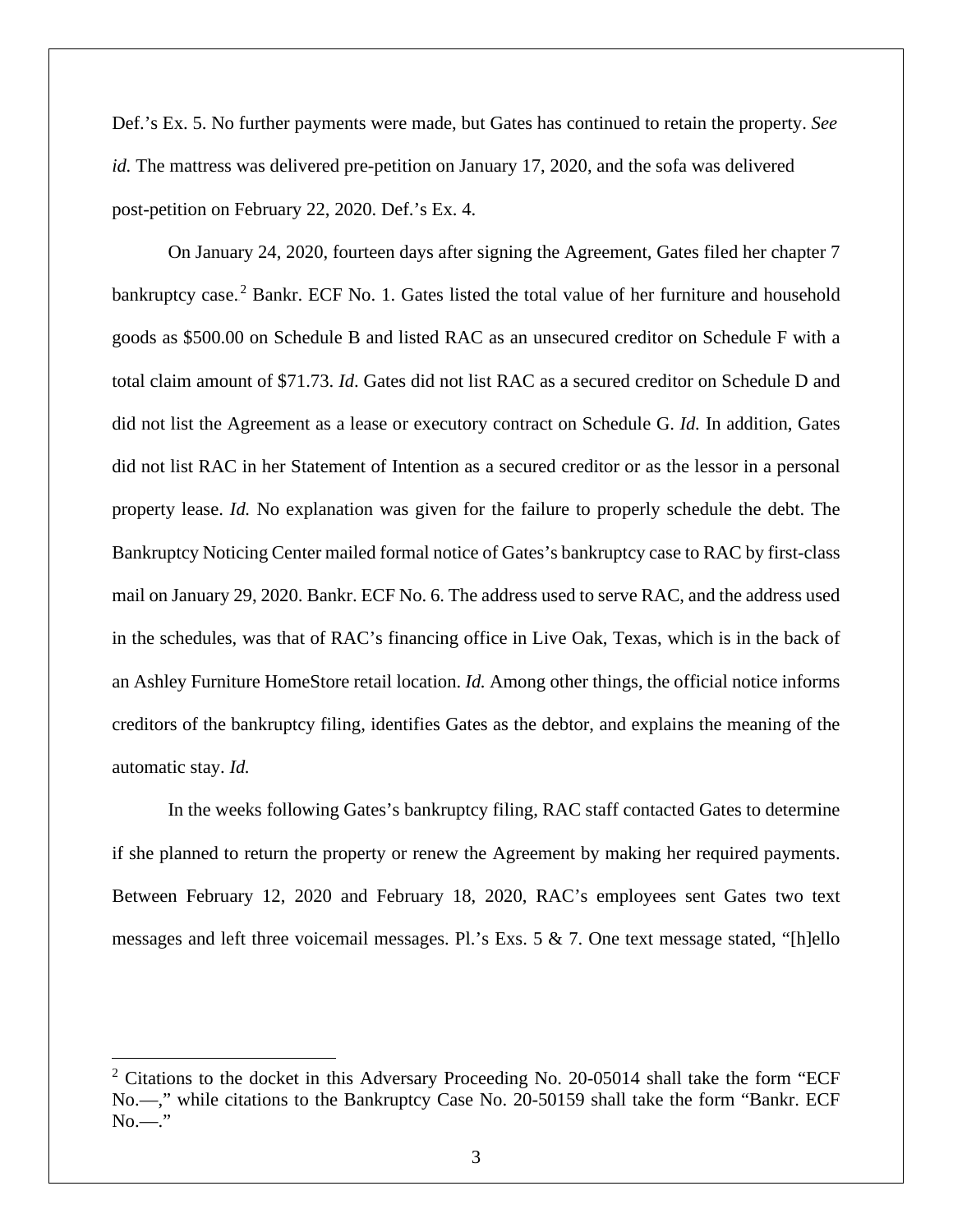this is Kenneth with Acceptance Now – just a reminder that your rental is past due. Are you planning to make that payment this week?" Pl.'s Ex. 7.

On February 18, 2020, Gates answered a telephone call from RAC employee Oscar Rodriguez and advised him of her pending bankruptcy case, but noted that she intended to reaffirm her debt under the Agreement.<sup>3</sup> Gates testified that she instructed Rodriguez to contact her attorney and not to call her anymore. Despite putting Rodriguez on notice of her bankruptcy, Rodriguez called Gates again on February 19, 20, and 27 regarding the same account. Def.'s Ex. 6. Gates did not answer these calls, and Rodriguez did not leave a voicemail message. Meanwhile, on February 22, 2020, Gates accepted delivery of the sofa, which had been on back-order. Def.'s Ex. 4. She did not return the sofa or the mattress and maintained possession of the items through the date of trial.

RAC's employees continued to attempt to contact Gates until March 4, 2020. Def.'s Ex. 6. On March 2, Gates received a text message from RAC District Manager Patrick Walton. The text message stated:

Please advise on your Acceptance Now Account. I just want to help! you [sic] are now 17 days past due and issue urgent on my desk to help. How about this deal \$250 payment today we reset account fresh start [sic] to your next payday 3/20 Friday. Giving you a chance to catch up. This will Stop Rent A Center from visiting home this week and calls [sic] by calling in payment today. Counting on your integrity to ensure we keep building credit, ownership and you will want to do business with us again right [sic]? I know your [sic] a good customer. Please advise and call in on this great offer.

Def.'s Ex. 6. In response to this text message, Gates advised Patrick Walton by text message of her pending bankruptcy case, of the automatic stay, and asked Walton to call her attorney.<sup>4</sup> Pl.'s

<sup>&</sup>lt;sup>3</sup> Rodriguez left a note on RAC's internal log for Gates's account detailing this conversation. His note reads: "CST stated she just file [sic] for bankruptcy and wants to go to the store to reaffirm. Comtract [sic]." Def.'s Ex. 6.

<sup>4</sup> Gates's text message in response to Patrick Walton reads:

Three weeks ago I told the gentleman who continues to call me that I filed bankruptcy and I was waiting for my attorney to advise me on how to proceed, there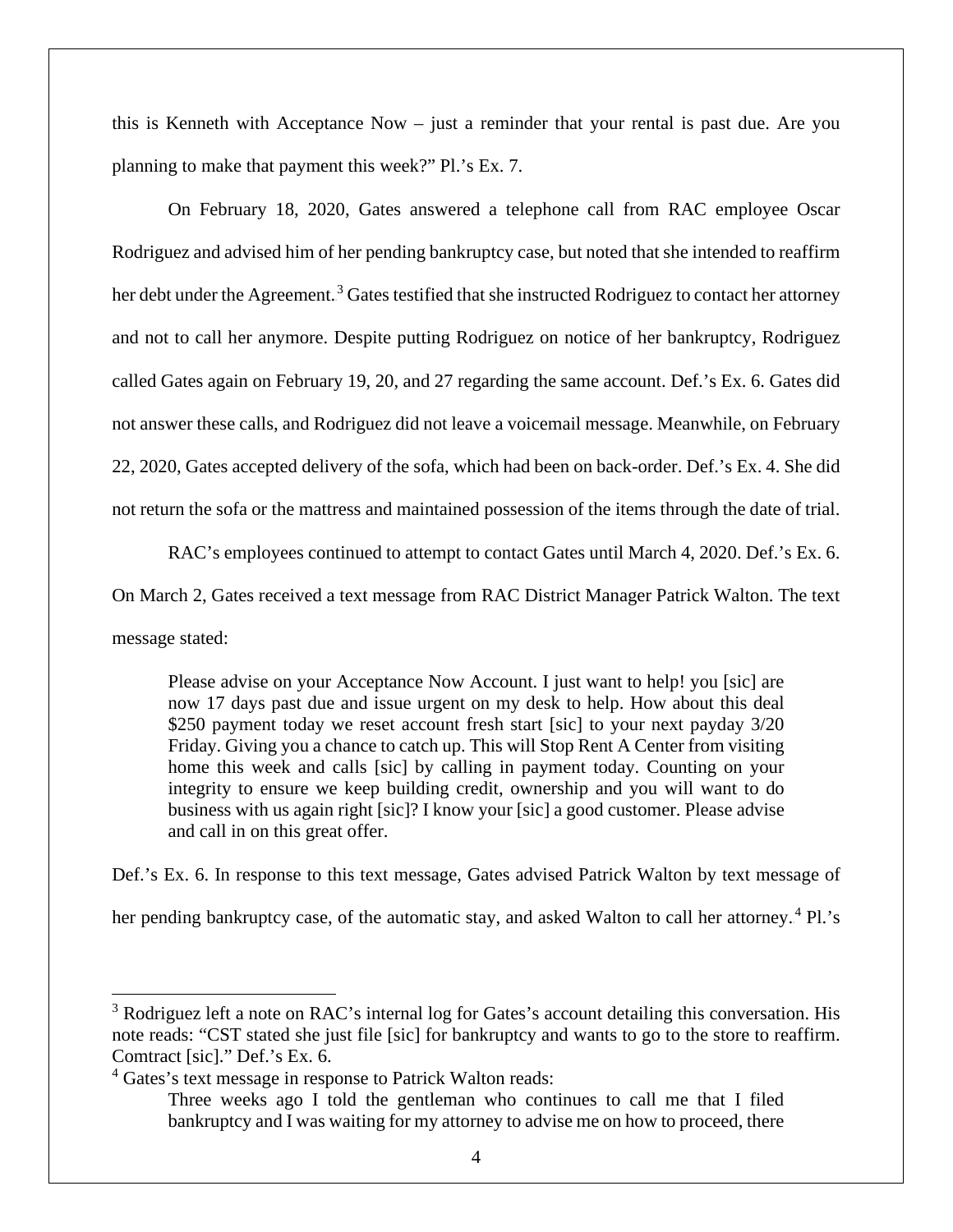Ex. 31. On March 3, 2020, Gates's counsel finally sent a "cease and desist" letter to RAC, which was addressed to the Live Oak location and RAC's headquarters in Plano, Texas. Pl.'s Ex. 25. Employees at the Live Oak location received and forwarded the cease and desist letter to RAC's legal office on March 4, 2020. Although RAC does not dispute that its employees likely received notice of Gates's bankruptcy filing shortly after the January 29, 2020 notice, RAC argued at trial that neither its corporate staff nor its legal staff received notice until March 4, 2020.

In total, between the period of February 12, 2020 and March 4, 2020, RAC attempted to contact Gates regarding payment on her account at least twenty-nine times, including fourteen voicemail messages, four text messages, nine unanswered telephone calls with no voicemail message, and two emails. Def.'s Ex. 6. It was not until March 4, 2020, upon receipt of the cease and desist letter, that RAC finally marked Gates's account "do not call." Def's Ex. 6. No contact was made after March 4, 2020.

Patrick Walton testified that all employees of RAC should review the internal notes on each customer account before contacting the customer, but "it doesn't always happen." RAC's company policy expressly prohibits employees from contacting customers who have filed for bankruptcy or have notified an employee that all further communications are to come through the customer's attorney. Pl.'s Ex. 29. Specifically, if a customer notifies an employee of her bankruptcy, Walton testified that employees should notify the district manager and legal department so the customer's account can be put in "Route 50" or flagged as "do not contact." *See id.* at 115. The policy also instructs employees to avoid all contact with customers when notified

is an automatic stay order in place. I have repeatedly received calls, messages, text messages and emails from your company.

Pl.'s Ex. 31. Her text ends with a request to "please call my attorney," including her attorney's name and telephone number. *Id.*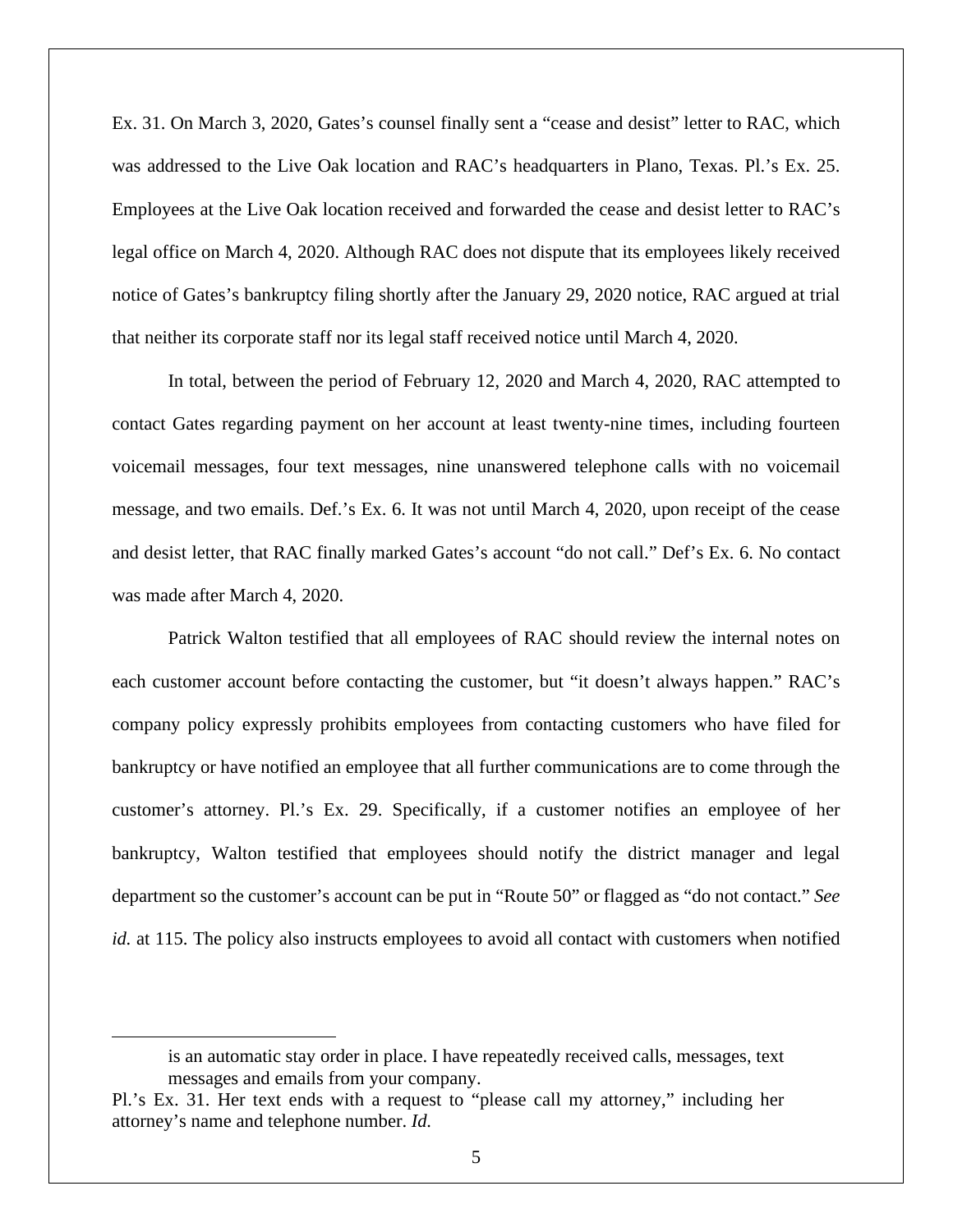of bankruptcy "regardless of how—verbal, customer letter, letter from an attorney, or notice from the bankruptcy court." *Id.* at 117.

At trial, Gates conceded that she was already experiencing menopausal symptoms of mild depression prior to bankruptcy, for which she was prescribed antidepressant medication. Gates contends, however, that the collection activity by RAC aggravated her symptoms and exacerbated her anxiety and paranoia. *See* Pl.'s Ex. 22. In an email to Thomas Nohe, a physician's assistant, on March 3, 2020, Gates asked for a prescription for anxiety to treat symptoms she was experiencing as a direct result of RAC's collection activity. Pl.'s Ex. 23. Gates explained that she was "overwhelmed with anxiety over [RAC's] repeated harassment," but that she did not "plan on taking it long term, just a month would help." *Id.* Nohe responded via email within minutes and prescribed Gates with anxiety medication. *Id.* The prescribed medication cost Gates \$10.00 out-of-pocket. Pl.'s Ex. 14. Gates did not refill her prescription and later cancelled her follow-up appointment with Nohe scheduled for March 23, 2020.

During February and March 2020, Gates was employed as a tenant liaison with a commercial real estate firm. On March 20, Gates received her annual employee review for the review period January 1, 2019 through December 31, 2019. Pl.'s Ex. 15. On a performance scale of 1–5, Gates's overall rating for 2019 was 2.12. *Id.* Gates was instructed to focus on the accuracy of her work and to minimize basic administrative mistakes. *Id.* Gates was terminated from her position effective May 14, 2020, over two months after RAC's last post-petition contact with Gates.<sup>5</sup> Pl.'s Ex. 18. Gates attributes her poor work performance to anxiety and paranoia she experienced due to RAC's conduct.

<sup>&</sup>lt;sup>5</sup> Gates testified at trial that she has applied for equivalent employment to no avail. She provided two rejection letters from April and July 2020. Pl.'s Exs. 19 & 20.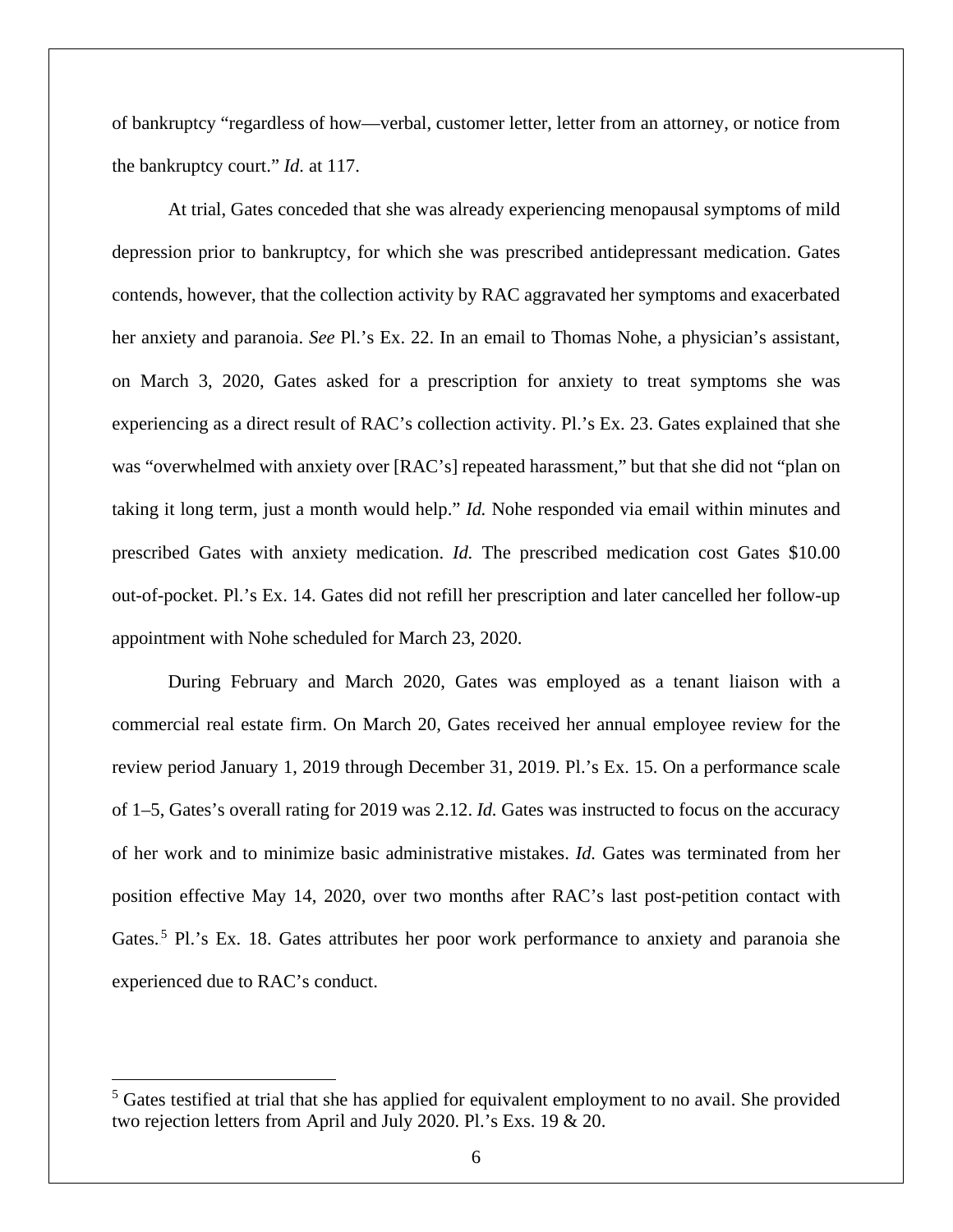In addition to the loss of her job, Gates testified that she experienced severe emotional distress. Gates argued that her pre-existing emotional issues, including depression, were exacerbated by RAC's post-petition contacts.<sup>6</sup> See ECF No. 28. Specifically, Gates testified that Walton's text message on March 2, 2020 caused her severe anxiety because she believed that Walton was threatening to come to her home if she did not immediately meet his demands for payment. *See* Pl.'s Ex. 22. Gates testified that she feared RAC agents would be at her home waiting for her after work. *See id.* Due to this stress, Gates "couldn't sleep at night because every sound had [her] walking around [her] apartment with a loaded gun looking out windows scared to death." *Id.* In all, Gates alleges that she sustained damages as a result of RAC's collection efforts in the form of severe emotional distress, anxiety, and depression which exacerbated her pre-existing depressive disorder.

On March 9, 2020, five days after the cease and desist letter was received and two months before she was terminated from her job, Gates initiated this adversary proceeding by filing her complaint against RAC. Gates alleges that RAC's post-petition collection activity constituted a willful violation of the automatic stay, and she suffered severe emotional distress as a result.

## **Discussion**

At issue in this case is whether RAC's post-petition contacts with Gates were in violation of the automatic stay under  $\S$  362(a) and, if so, whether Gates is entitled to recover damages under § 362(k). Gates requests relief in the form of an award of actual damages of \$50,000.00, punitive damages of \$100,000.00, a finding of contempt under § 105(a), and reasonable and necessary attorney's fees and costs.

<sup>&</sup>lt;sup>6</sup> Medical records produced show that Gates was diagnosed with a depressive disorder with an onset date of January 22, 2018. Pl.'s Ex. 33.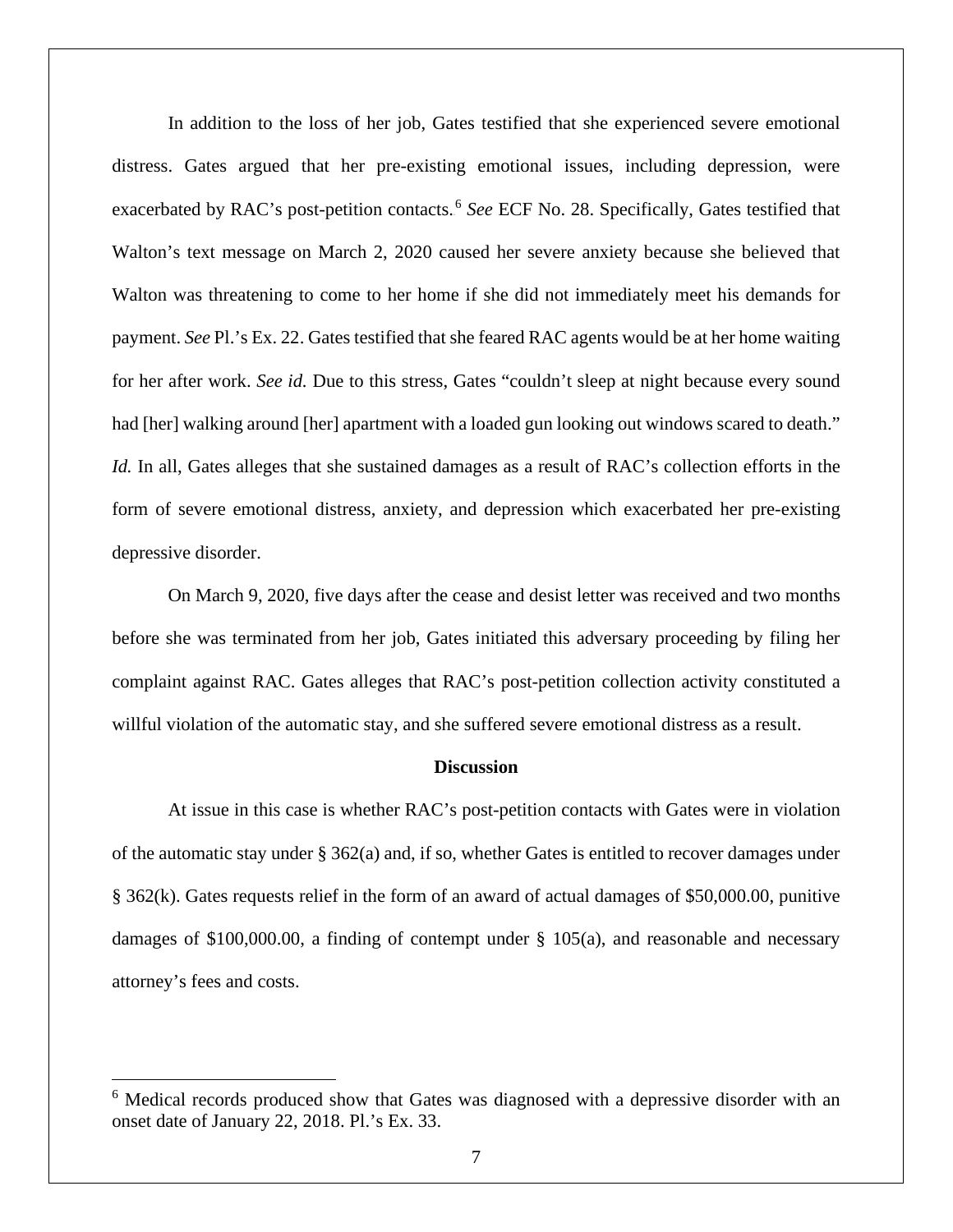# **A. RAC's post-petition contacts with Gates constituted a willful violation of the automatic stay.**

Section 362(a) of the Bankruptcy Code operates as a self-executing injunction that prohibits creditors from taking any collection actions against the debtor or property of the estate for pre-petition debts. *Campbell v. Countrywide Home Loans, Inc.*, 545 F.3d 348, 354–55 (5th Cir. 2008). The automatic stay "has broad application," and is intended to shield debtors from creditors' attempts to collect pre-petition debts. *Brown v. Chesnut (In re Chesnut)*, 422 F.3d 298, 303 (5th Cir. 2005). The automatic stay is considered "the single most important and fundamental protection provided to an individual debtor in bankruptcy." *Wilson v. Arbors of Cent. Park ICG, LLC (In re Wilson)*, 610 B.R. 255, 275 (Bankr. N.D. Tex. 2019). Without this broad protection, debtors would effectively be denied the "breathing room" that bankruptcy is intended to provide. *In re Chesnut*, 422 F.3d at 301.

When a creditor violates the automatic stay, the Bankruptcy Code provides an individual debtor with a private right of action for damages. 11 U.S.C. § 362(k); *Campbell*, 545 F.3d at 355. Section 362(k) provides that "an individual injured by any willful violation of a stay provided by this section shall recover actual damages, including costs and attorneys' fees, and, in appropriate circumstances, may recover punitive damages."  $\S$  362(k)(1). To establish a violation of the automatic stay, Gates must show (1) that RAC knew of the existence of the stay; (2) that RAC's actions were willful; and (3) that RAC's actions violated the automatic stay. *Campbell*, 545 F.3d at 355; *see also Young v. Repine (In re Repine)*, 536 F.3d 512, 519 (5th Cir. 2008). The party seeking relief under  $\S$  362(k) bears the burden of proving each of the three elements by a preponderance of the evidence. *See In re Wilson*, 610 B.R. at 277; *Collier v. Hill (In re Collier)*, 410 B.R. 464, 472 (Bankr. E.D. Tex. 2009).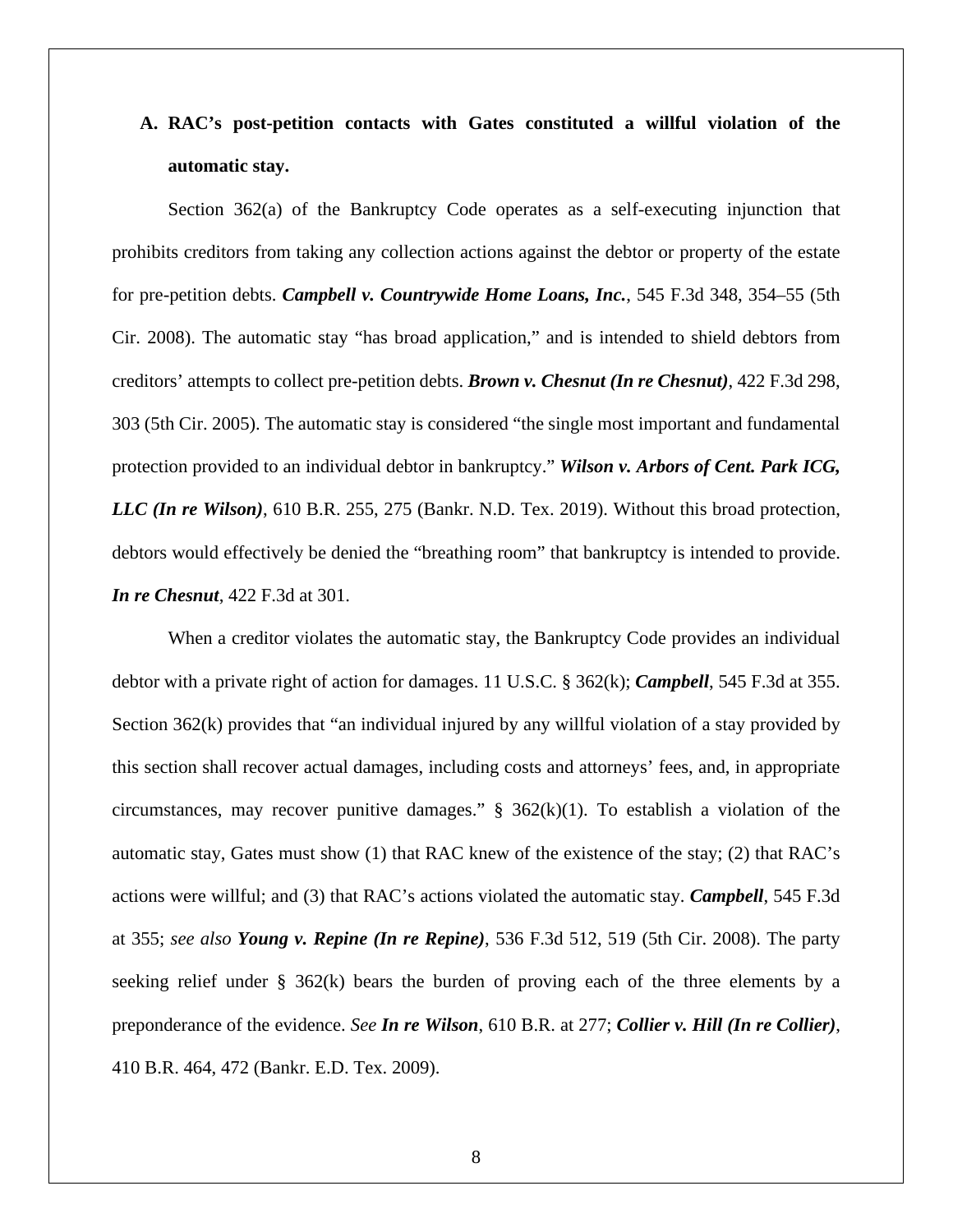Gates has satisfied each of the three elements. The first element is satisfied because RAC had ample notice of Gates's bankruptcy. Formal notice was sent to RAC's address in Live Oak, Texas by first-class mail on January 29, 2020. Additionally, Gates gave Oscar Rodriguez verbal notice that she was in bankruptcy and provided her attorney's contact information during the February 18, 2020 telephone call. RAC was placed on notice again when Gates replied to a text message from Patrick Walton on March 2, 2020 advising of her bankruptcy. Next, Gates informed RAC of her bankruptcy and her attorney's contact information through a submission on RAC's customer portal on their website on March 3, 2020. Lastly, Gates's counsel sent a cease and desist letter to RAC's Live Oak and Plano, Texas locations on March 3, 2020 again advising RAC of Gates's bankruptcy. RAC acknowledges and does not dispute that its employees were provided with notice and indeed had knowledge of Gates's bankruptcy filing.

The second element is met because RAC's employees acted intentionally. No specific intent is required. *Campbell*, 545 F.3d at 355. The Fifth Circuit has held that a "willful" stay violation means "acting with knowledge of the stay," meaning that the defendant merely intended to take the actions that violated the stay. *Id.* (citing *Brown v. Chesnut (In re Chesnut)*, 422 F.3d 298, 302 (5th Cir. 2005)). Intent is established when "the creditor intended to do the actions done, at a point in time when the creditor knew of the bankruptcy." *In re Medina*, 413 B.R. 583, 590 (Bankr. W.D. Tex. 2009). Here, the testimony of Walton and Rodriguez clearly establishes that RAC intended to collect on the debt owed by Gates by texting, calling, and emailing her reminders on her past-due account.

Last, Gates must establish that RAC's actions violated the automatic stay. Gates alleges in her complaint that RAC's conduct violated §§ 362(a)(1), (3), and (6). Of these subsections, RAC's conduct clearly falls within the parameters of  $\S$  362(a)(6). Section 362(a)(6) of the Bankruptcy Code provides that a bankruptcy petition, once filed, "operates as a stay, applicable to all entities,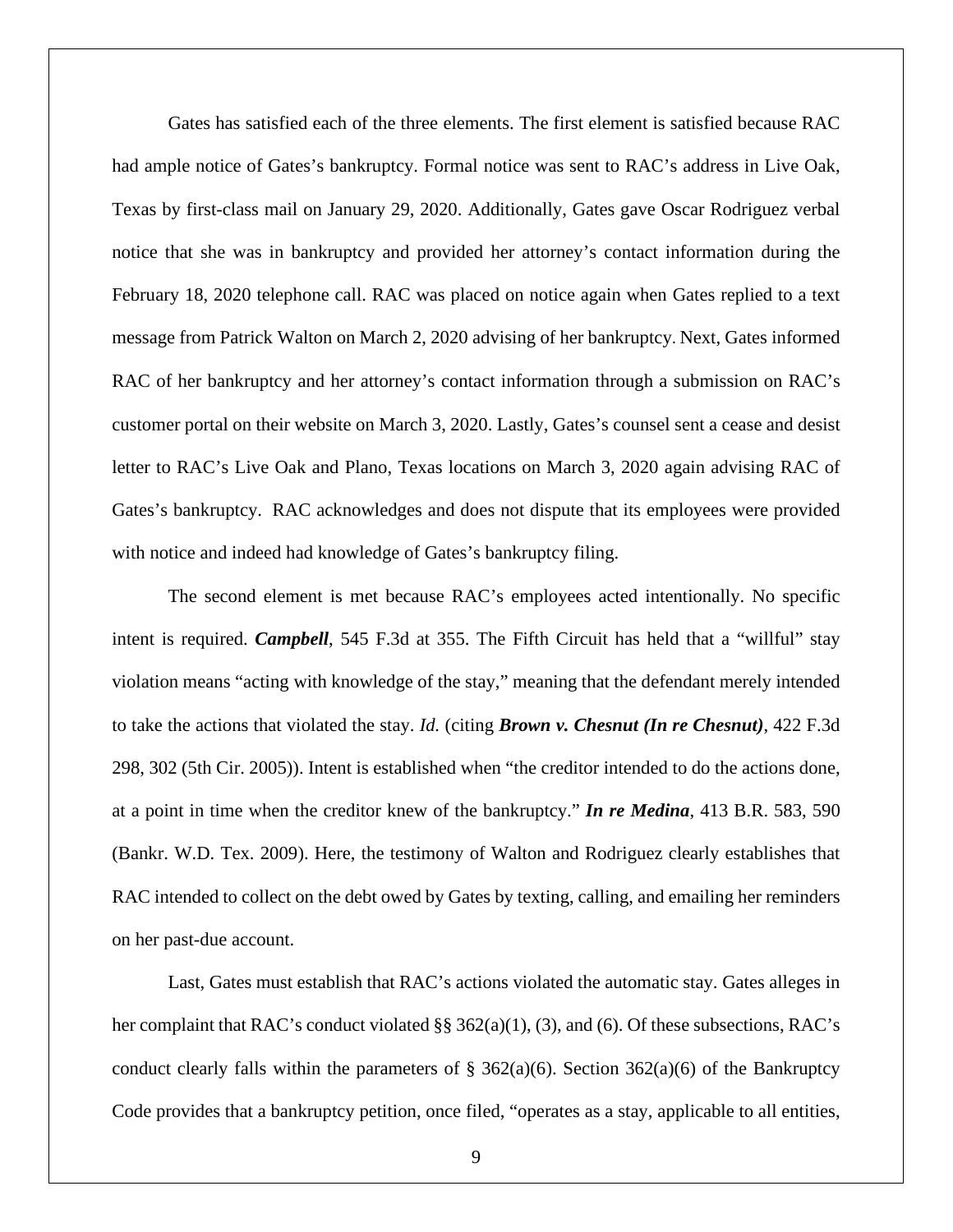of . . . any act to collect, assess, or recover a claim against the debtor that arose before the commencement of the case under this title." § 362(a)(6); *In re Reed*, 616 B.R. 77, 81 (Bankr. N.D. Miss. 2020).

In this case, it is undisputed that the automatic stay was imposed immediately upon Gates's bankruptcy filing on January 24, 2020. RAC never sought to lift the automatic stay. In addition to the testimony of RAC employees Oscar Rodriguez, Kenneth Hannah, and Patrick Walton, Gates produced evidence establishing that RAC's repeated contacts with Gates were clearly attempts to collect on a pre-petition debt. Walton's text to Gates on March 3 asked Gates to "[p]lease advise on your Acceptance Now Account. I just want to help! you are now 17 days past due . . ." and proposed an immediate \$250.00 payment. Another text message sent by RAC in February states "[t]his is Kenneth with Acceptance Now – just a reminder that your rental agreement is due today. Please contact us at your earliest convenience." Additionally, an email sent to Gates on February 12 from RAC explicitly stated that "[t]his is a friendly reminder that your AcceptanceNOW agreement renewal is due on 02/14/2020," and included instructions for options to pay online, by telephone, or in store. Pl.'s Ex. 9.

RAC does not seriously dispute that its post-petition contacts do not constitute a stay violation under § 362(a)(6). While more experienced and/or better-trained employees would have properly followed RAC's policy guidelines for customers in bankruptcy, RAC's employees repeatedly failed to comply with company policy and permitted Gates's notice of bankruptcy to fall on deaf ears. The repeated contacts made by RAC to Gates, therefore, clearly fall within the parameters of an impermissible attempt to collect on a pre-petition debt under  $\S 362(a)(6)$ .

Despite being put on notice multiple times of Gates's bankruptcy, RAC employees continued to contact Gates to collect on her account until March 4, 2020, when her account was finally marked "do not call" upon receipt of her attorney's cease and desist letter. Gates has,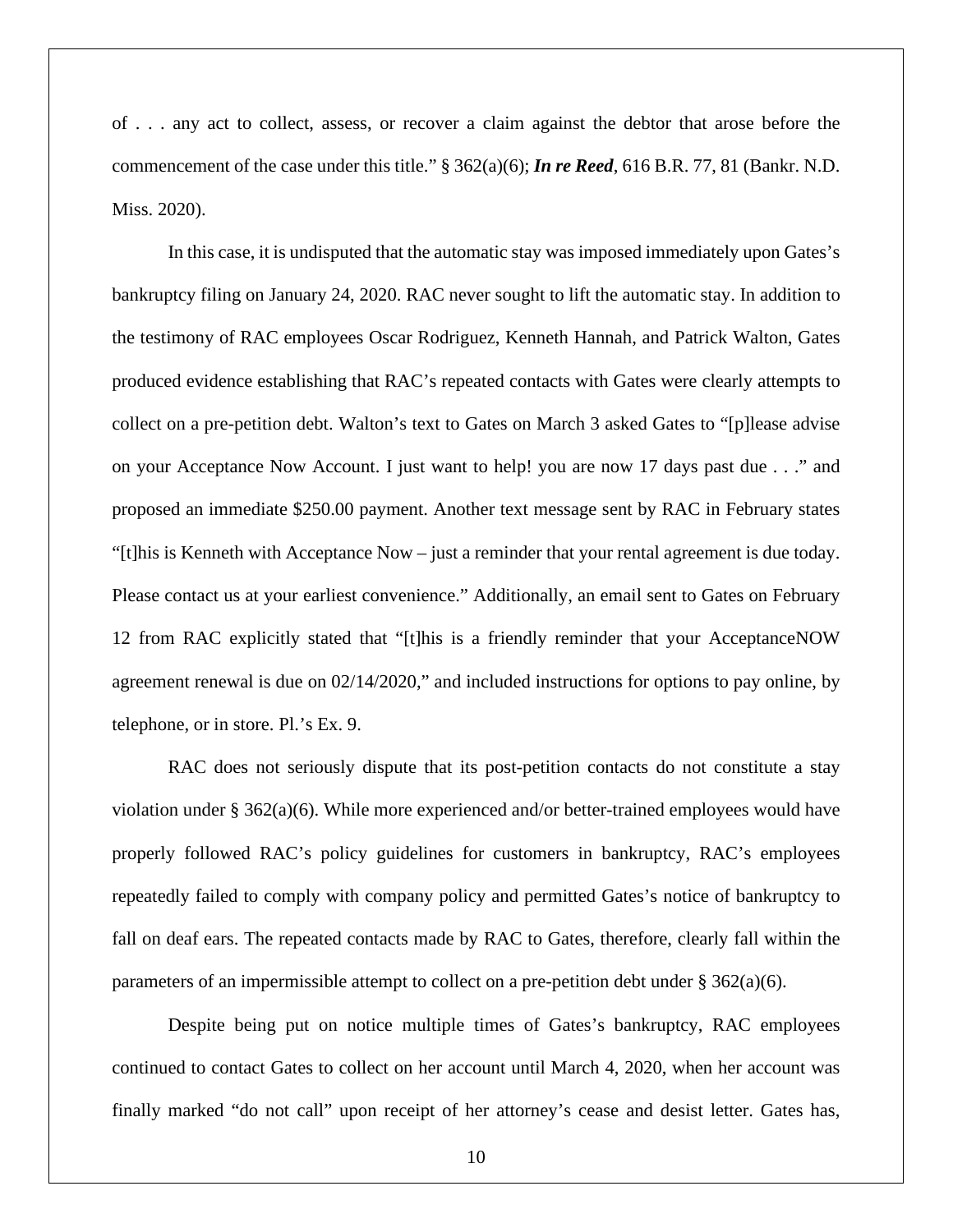therefore, successfully established that RAC willfully violated the automatic stay in its post-petition contacts during the three-week period of February 12 through March 4, 2020.

#### **B. Statutory Damages for Willful Violation of the Stay under 11 U.S.C. § 362(k).**

The Court must next consider remedies. The words "shall recover" in  $\S$  362(k)(1) indicate that the Court is mandated to award actual damages, costs, and attorney's fees where a willful violation of the stay has occurred. § 362(k)(1); *Garza v. CMM Enters., LLC (In re Garza)*, 605 B.R. 817, 829 (Bankr. S.D. Tex. 2019). Here, Gates argues that she was injured and damaged by RAC's willful violations of the automatic stay and is entitled to an award against RAC for actual damages in an amount not less than \$50,000.00, punitive damages in an amount not less than \$100,000.00, plus an award of attorney's fees and costs under  $\S$  362(k)(1), and a finding of contempt pursuant to  $\S 105(a)$ . The Court considers each request in turn.

## **a. Actual Damages**

Despite the mandatory language of  $\S$  362(k)(1), Gates bears the burden of proving actual damages. *Collier v. Hill (In re Collier)*, 410 B.R. 464, 476 (Bankr. E.D. Tex. 2009) (citing *In re All-Trac Transp., Inc.*, 223 F. App'x 299, 302 (5th Cir. 2006) (requiring a connection of stay violations to "identifiable losses")). Here, Gates must establish a sufficient factual foundation for any award of actual damages, which may not be "speculative or based on conjecture." *Id*. While Gates generally asserts an entitlement to actual damages in the amount of \$50,000.00, she did not provide an itemization detailing which portions of this damage amount are attributable to past and future medical expenses, physical pain and suffering, mental pain and anguish, lost wages, and/or emotional harm. RAC argues primarily that Gates has failed to establish that she "endured any more than fleeting, inconsequential, and medically insignificant annoyance, aggravation, or indignation," which does not justify an award of actual damages. *Hutchings v. Ocwen Fed. Bank, FSB (In re Hutchings)*, 348 B.R. 847, 911–12 (Bankr. N.D. Ala. 2006).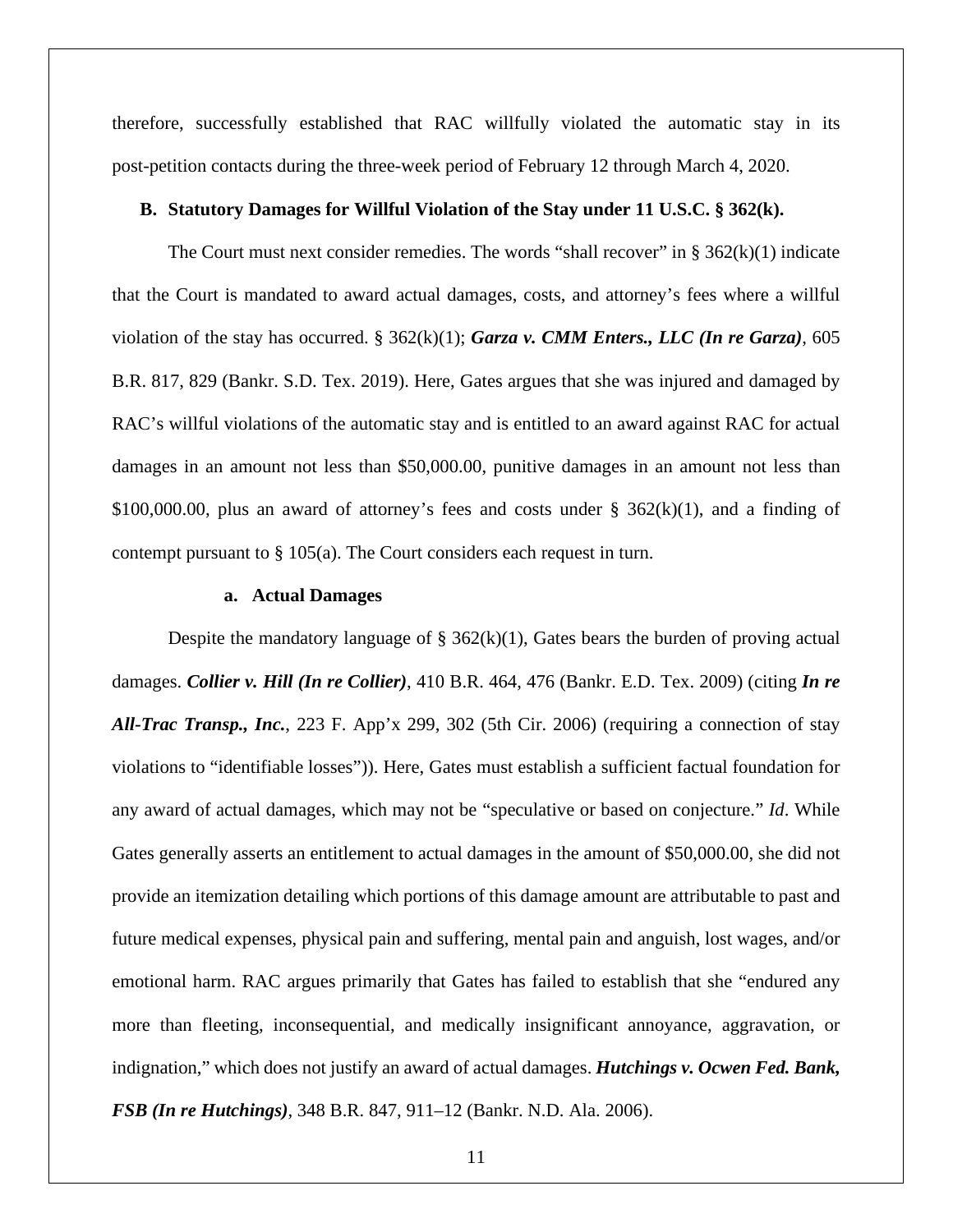First, Gates argues that she lost her job as a result of the traumatic impact of RAC's post-petition collection efforts. Gates testified that she was unable to focus on her work, became distracted, error-prone, and that her overall work performance suffered because RAC's conduct exacerbated her pre-existing anxiety and depression. The evidence and testimony produced by Gates during trial contradicts this position. Gates's annual employee review, which covered the pre-petition review period of January 1, 2019 through December 31, 2019, demonstrated an already-poor work performance. On a performance scale of 1–5, Gates's overall rating for 2019 was 2.12. Additionally, Gates was terminated from her position effective May 14, 2020. This was over two months after RAC's last post-petition contact with Gates. Gates's own evidence, therefore, tends to show that that the conditions causing her to lose her job existed prior to her bankruptcy.

Next, Gates asserts that RAC's repeated contacts exacerbated her pre-existing depression and anxiety. In an email requesting a prescription, Gates wrote that she was "overwhelmed with anxiety over [RAC's] repeated harassment," and asked "is there anything you can prescribe for anxiety until this situation gets resolved? I don't plan on taking it long term, just a month would help." Her own words indicate that Gates anticipated her exacerbated condition to last only "until this situation gets resolved." Because Gates provided itemized and substantiated evidence of her medical costs, which she incurred during the short period of time that RAC contacted her in violation of the stay, the Court finds it appropriate to award Gates \$10.00 in actual damages to recoup her out-of-pocket medical expenses.

Last, the Court will address emotional distress damages. Emotional damage awards "must be supported by 'specific information' rather than 'generalized assertions.'" *Young v. Repine (In re Repine)*, 536 F.3d 512, 521 (5th Cir. 2008) (quoting *Fleet Mortg. Grp., Inc. v. Kaneb*, 196 F.3d 265, 270 (1st Cir. 1999)). Specificity is required because "emotional damages are easier to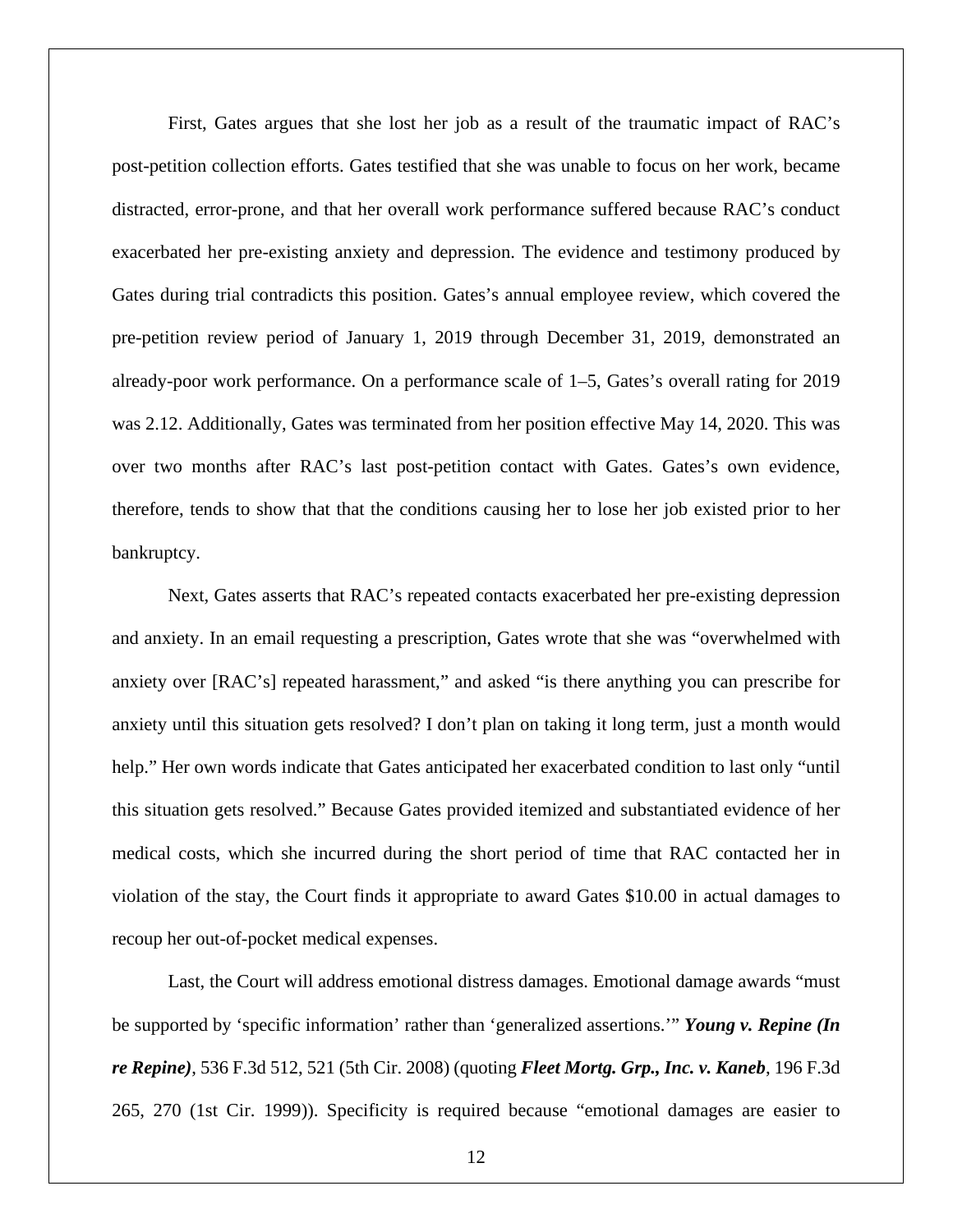manufacture than other types of damages," and "the law has always been wary of claims of emotional distress." *Id.* at 521. "[H]urt feelings, anger and frustration are part of life," and Gates must present evidence of a "specific discernable injury to [her] emotional state" that is "particularized and extensive enough to meet the specificity requirement." *In re Collier*, 410 B.R. at 477 (quoting *Hitt v. Connell*, 301 F.3d 240, 250–51 (5th Cir. 2002)).<sup>7</sup>

To substantiate her claim for emotional distress damages, in addition to her one-time prescription medication, Gates presented testimony of friends and family as to her mental state. Gates's friend of 32 years, Robert Couser, testified that Gates is a tough person with a history of standing up for herself against bullies.<sup>8</sup> Gates's daughter and Couser, however, both testified that Gates's mental state changed in February 2020 due to RAC's conduct. During the three-week period of RAC's post-petition contacts, Gates became scared, anxious, paranoid, stressed, and constantly fearful of someone from RAC knocking down her door to exercise self-help remedies. Gates acknowledged, however, that no representative or employee of RAC threatened to knock down her door and disturb the peace. The only evidence that could remotely indicate this possibility was the text message from Patrick Walton on March 2, which mentioned that prompt payment "will Stop Rent A Center from visiting home this week." In addition, there were no face to face conversations and only one telephone call in which Gates actually spoke to an employee of RAC.

Gates did not present credible evidence of harassment or coercion by RAC. In fact, Gates testified that there was no verbal abuse by RAC employees. Rodriguez testified that his primary

<sup>&</sup>lt;sup>7</sup> "If the world were perfect, it wouldn't be." (Attributed to Yogi Berra).

<sup>&</sup>lt;sup>8</sup> To illustrate Gates's character in the face of adversity, Couser told a story about Gates from when she was in the seventh grade. During this incident, Gates was being picked on by a girl who was significantly bigger than she. The girl allegedly slammed Gates's head into a locker. Despite being scared, Gates fought back against the girl because she is not a person who is easily rattled.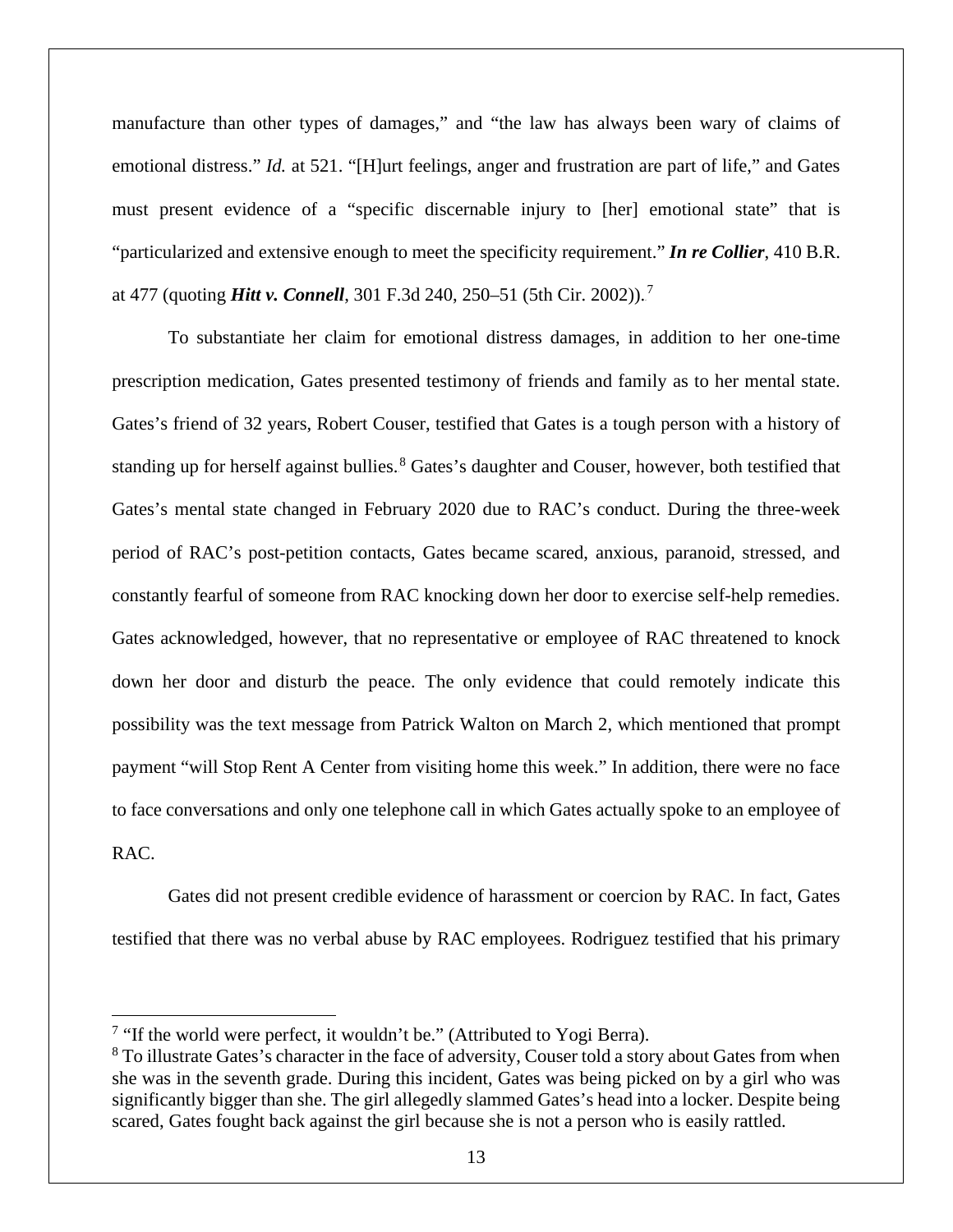intent when contacting Gates was to determine whether she intended to reaffirm her contract, and Walton explained that his messages to Gates were in effort to help her. Indeed, Walton's text messages contain no threatening language or coercive tactics. Gates's subjective belief that the text message constituted a threat to break down her door, bolstered by stories she read online, was unreasonable.

It is difficult to reconcile Gates's evidence that she is not a person who is easily rattled with her conflicting testimony of severe emotional distress caused by RAC's contacts. The Court finds that Gates has failed to produce the specific information needed to link RAC's stay violations to any severe emotional distress Gates may have experienced due to the exacerbation of her pre-existing anxiety and depression. The Court finds that Gates's emotional distress claims are exaggerated and based on "generalized assertions" which, in this case, does not justify an award of emotional distress damages above and beyond her medical expenses under § 362(k). *In re Repine*, 536 F.3d at 521–22.

Based on the evidence, the Court finds that Gates did not prove that she lost her job, suffered severe emotional distress, or incurred financial loss beyond minimal medical expenses because of RAC's violation of the automatic stay. Given that no award is warranted for lost wages, loss of future income, or severe emotional distress, the Court will award the aggregate sum of \$10.00 for the medical expenses incurred by Gates and \$100.00 for the stay violations.

#### **b. Punitive Damages**

Turning next to punitive damages, bankruptcy courts may award punitive damages for willful stay violations "in appropriate circumstances." § 362(k)(1); *Wilson v. Arbors of Cent. Park ICG, LLC (In re Wilson)*, 610 B.R. 255, 278 (Bankr. N.D. Tex. 2019). The availability of punitive damages is designed to deter would-be stay violators from "vindicat[ing] their interests in violation of [the] automatic stay, and thereby protects debtors' estates from incurring potentially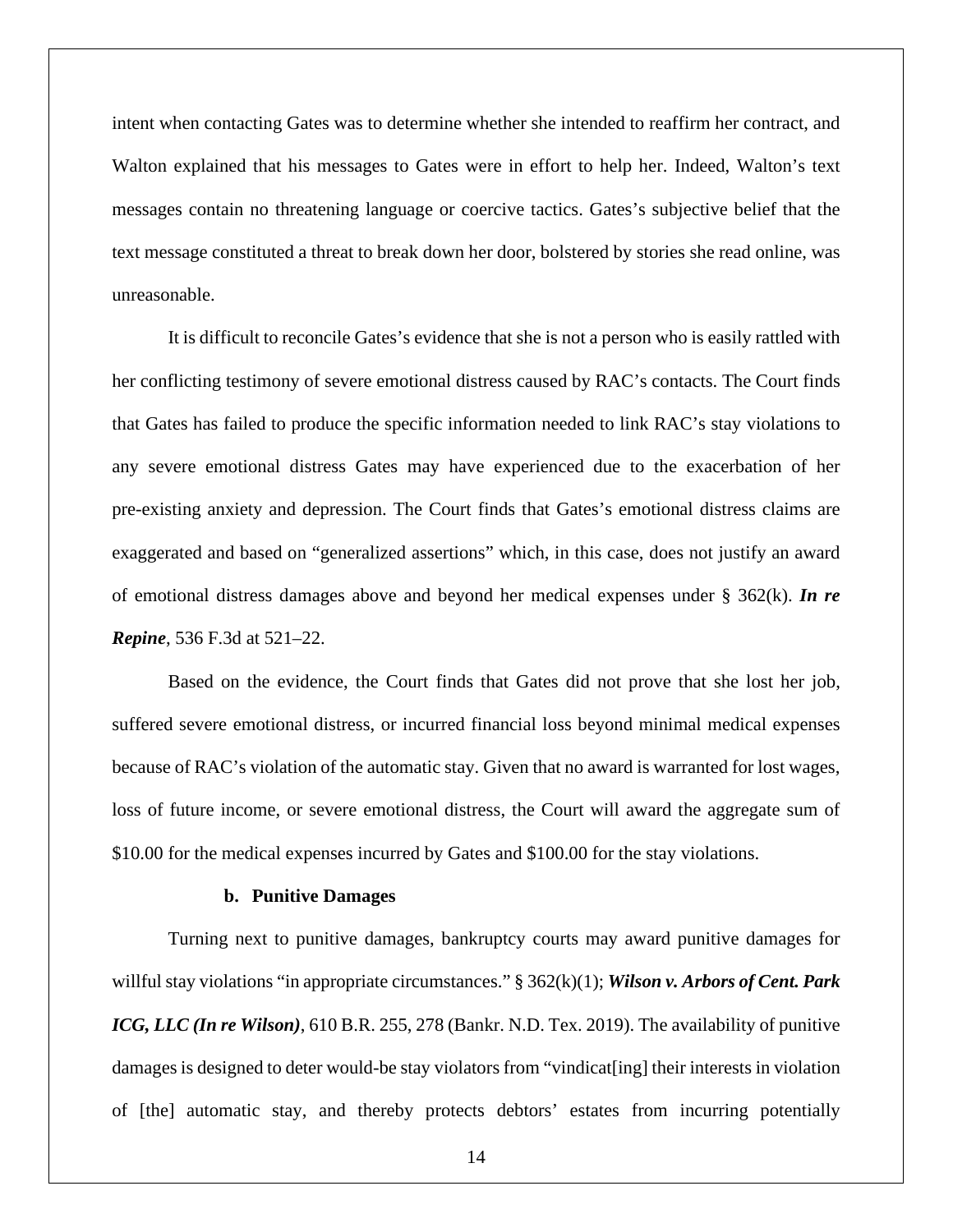unnecessary legal expenses in prosecuting stay violations." *In re Wilson*, 610 B.R. at 278 (quoting *In re Collier*, 410 B.R. at 478). In the Fifth Circuit, the existence of "appropriate circumstances" for punitive damages requires a finding of "egregious conduct" on the violator's part. *Monge v. Rojas (In re Monge)*, 826 F.3d 250, 256 (5th Cir. 2016); *In re Repine*, 536 F.3d at 521. In other words, Gates would be entitled to punitive damages if she could prove by a preponderance of the evidence that RAC's conduct was "egregious or vindictive." *In re Collier*, 410 B.R. at 478.

Even when a creditor's willful violation of the automatic stay causes minimal actual damages, "[p]unitive damages are a proper deterrent." *Garza v. CMM Enters., LLC (In re Garza)*, 605 B.R. 817, 830–31 (Bankr. S.D. Tex. 2019). In *In re Garza*, the bankruptcy court awarded punitive damages where the creditor had knowledge of the debtor's pending bankruptcy yet continued with its repossession of the debtor's vehicle anyway. *Id.* at 822–23. The debtor's law firm had provided the creditor with verbal notice of the debtor's bankruptcy filing and requested the creditor's fax number in order to fax over a copy of the petition. *Id.* at 822. The creditor's representative refused to provide the fax number and continued undeterred with its successful repossession of the debtor's vehicle. *Id.* at 822–23. The bankruptcy court found that the creditor acted with "reckless disregard and in arrogant defiance" of the automatic stay and awarded punitive damages to the debtor. *Id.* at 831.

In another recent case, *In re Wilson*, the bankruptcy court concluded that that a creditor's conduct was "unquestionably egregious warranting an assessment of punitive damages" where the creditor prosecuted an eviction action against the debtors despite there being "no question" of the creditor's knowledge of the stay. *Wilson v. Arbors of Cent. Park ICG, LLC (In re Wilson)*, 610 B.R. 255, 277–78 (Bankr. N.D. Tex. 2019). The court cited the "high degree of the reprehensibility" of the creditor's "flagrant disregard" for the automatic stay as a primary factor for awarding punitive damages. *Id.* at 278–79.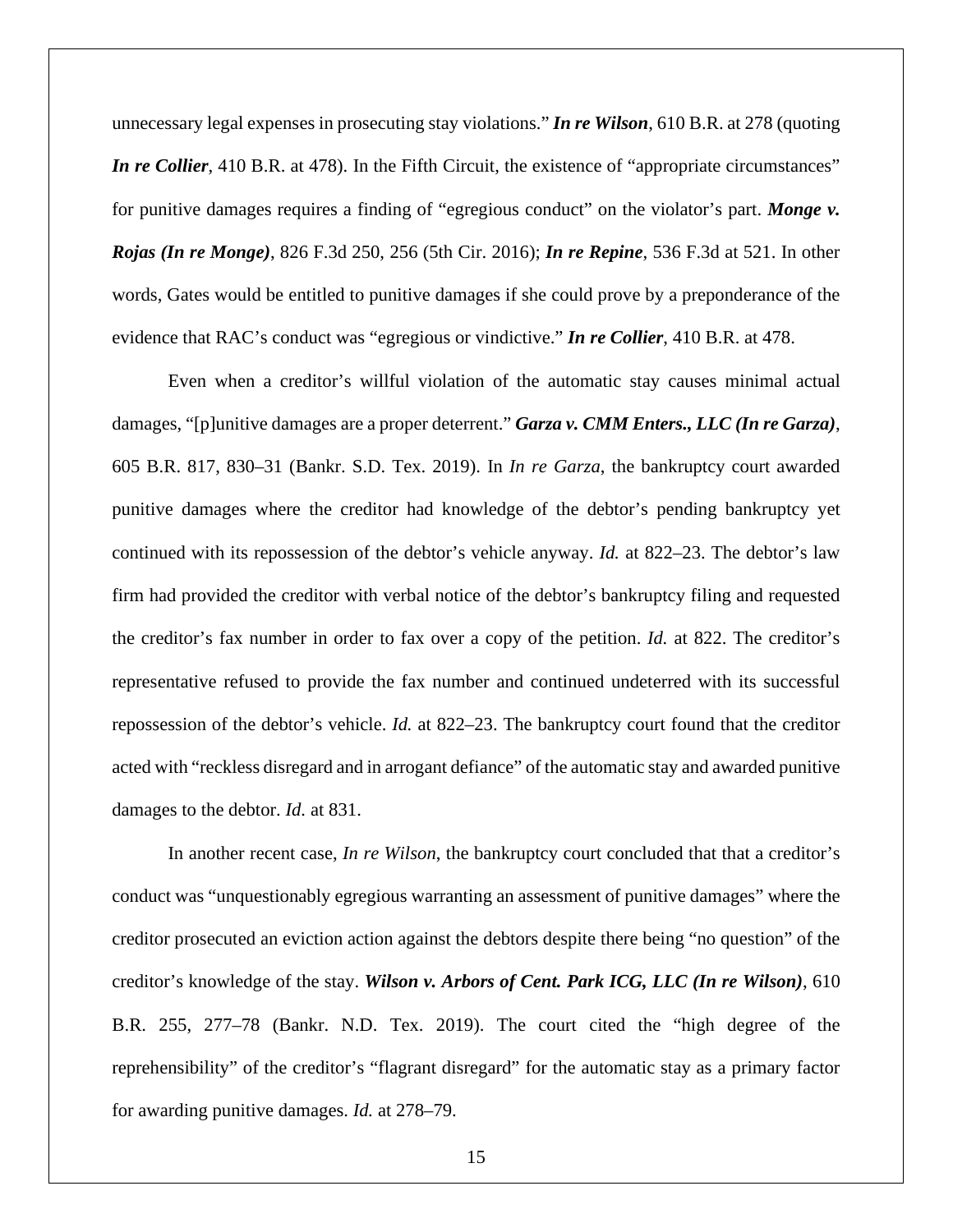The failure of RAC employees to follow company policy and cease all contact with Gates does not rise to a level of reprehensibility equivalent to the creditors' conduct in *In re Garza* and *In re Wilson*. To be clear, this Court does not recognize a defense based upon ignorance or inefficiency on RAC's behalf. The Court finds instead that the actions of RAC's employees were not sufficiently "egregious" to indicate a willful disregard and disdain for the bankruptcy process. The credible testimony of RAC employees Rodriguez, Walton, and Kenneth Hannah tend to show that the post-petition contacts with Gates were attributable primarily to mistake and inadequate employee training, rather than a vindictive and/or arrogant defiance of the automatic stay. Gates conceded at trial that RAC employees never used a harsh tone with her and there was no verbal abuse in the single telephone call. Based on the evidence, the Court finds that RAC's employees' actions were not vindictive, malicious, abusive, or accompanied by bad faith. As such, an award of punitive damages is not appropriate in this case.

#### **c. Contempt**

Section 105(a) of the Bankruptcy Code gives bankruptcy courts "the inherent power to enter civil contempt orders for violations of the court's specific orders and injunctions." *In re Musslewhite*, 270 B.R. 72, 78 (S.D. Tex. 2000) (citing *In re Terrebonne Fuel & Lube, Inc.*, 108 F.3d 609, 612–13 (5th Cir. 1997)). Violations of the automatic stay are punishable as contempt of court. *See, e.g.*, *In re Reed*, 616 B.R. 77, 82 (Bankr. N.D. Miss. 2020). The movant bears the burden of establishing by clear and convincing evidence: "(1) that a court order was in effect, (2) that the order required certain conduct by the respondent, and (3) that the respondent failed to comply with the court's order." *In re Musslewhite*, 270 B.R. at 79 (citing *Am. Airlines, Inc. v. Allied Pilots Ass'n*, 228 F.3d 574, 581 (5th Cir. 2000)). Bankruptcy courts are afforded wide discretion in the use of contempt power under § 105(a). *Id.* at 77.